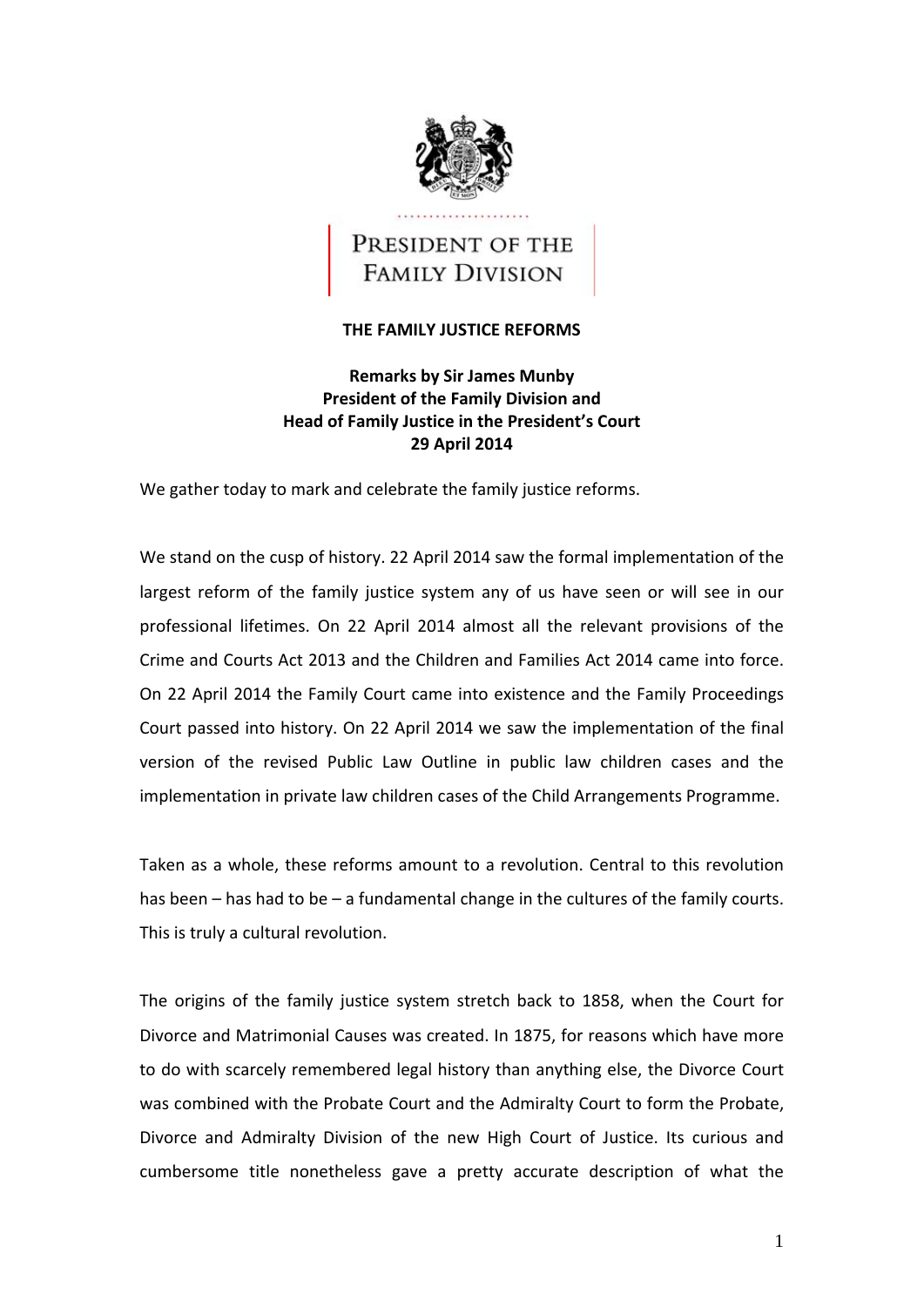Probate, Divorce and Admiralty Division did throughout its life until it was swept away in 1971, when the Family Division was created out of its remains.

 What is striking to modern eyes is how little of what used to be done in the old Probate, Divorce and Admiralty Division features in the world of the Family Court and how little of the work which now forms the staple of the Family Court was ever seen in the old Probate, Divorce and Admiralty Division.

 In and after 1970 the law and practice of the family courts changed almost out of recognition. Before then, ancillary relief as we now know it was unknown, much of the private law children work now dealt with in the Family Court was heard in the Chancery Division and such public law children work as there was came to the Queen's Bench Division on appeal from the Magistrates' Court. The work of the old Probate, Divorce and Admiralty Division has in large measure disappeared. Admiralty cases went off to the newly created Admiralty Court. Contentious probate work went off to the Chancery Division. Reform of the divorce law, and changes in divorce procedure, meant that divorce became an essentially administrative process, largely invisible to the public though still supervised by judges.

 Perhaps in no other area of our law have there been such changes in recent decades as in family law.

 Until very recently, family law was concerned largely, if not exclusively, with the family wrought in the image of Sir James Wilde's famous definition of marriage in 1866. How much things have changed.

 The family, though fundamental to society, has undergone dramatic changes in recent decades. There has been a striking decline in marriage. Children live in households where their parents may be married or unmarried. They may be brought up by a single parent. Their parents may or may not be their natural parents. They may be the children of parents with very different religious, ethnic or national backgrounds. Some children are brought up by two parents of the same sex. The fact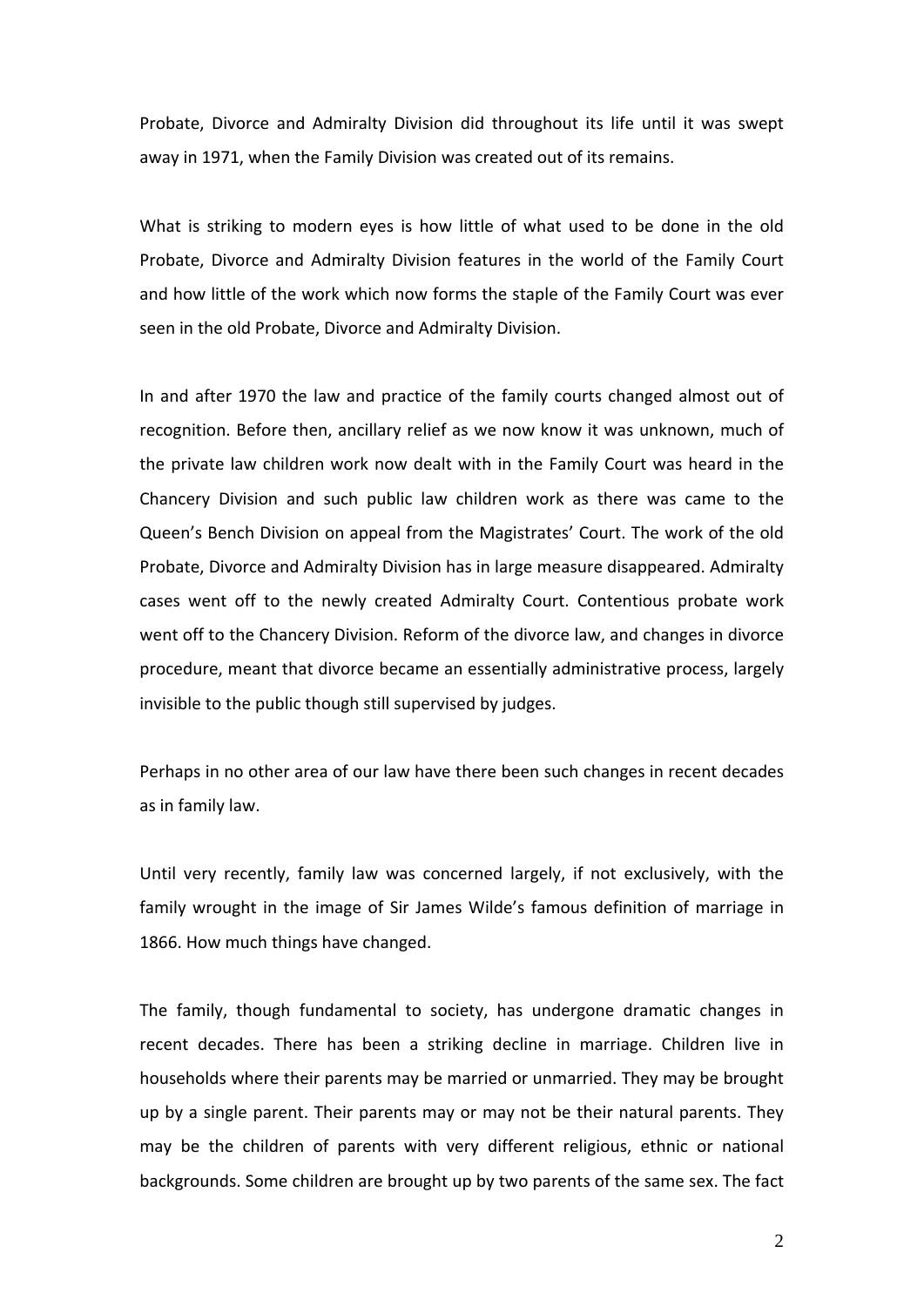is that many adults and children, whether through choice or circumstance, live in families more or less removed from what, until comparatively recently, would have been recognised as the typical nuclear family.

 And only this year we have seen the introduction of same‐sex marriage, something that would have been thought inconceivable even very recently.

 Many of these changes find their origins in the societal changes of the 1960s, some of which found their reflection in the law and practice of the new Family Division in the 1970s. But much is considerably more recent.

 With the benefit of more than 40 years of hindsight, we can thus see that the reforms of the 1960s and 1970s, essential though they were, did not go far enough. In particular, they did not give us the Family Court and they did too little to improve the practice and procedure of the Family Division and the other family courts. For all this, and much more, we had to wait until the Family Justice Review was set up in 2010.

 It is precisely 40 years since the Family Court was proposed by Sir Morris Finer, and he, alas, did not live to see its arrival. How long it always seems to take to achieve even the most obvious reform! The creation of the Family Court surely marks the proper culmination of the process which in 1971 had seen the Family Division created out of the remains of the old Probate, Divorce and Admiralty Division. It involves much more than merely changing the sign outside First Avenue House or the headings to our orders. In years to come it will come to be seen as *the* decisive break with the past.

What is the Family Court, and why is it so important?

 The Family Court deals with ALL family cases with the exception of two classes of case reserved for the Family Division: (a) cases under the inherent jurisdiction of the High Court; and (b) international cases. The judiciary of the Family Court includes all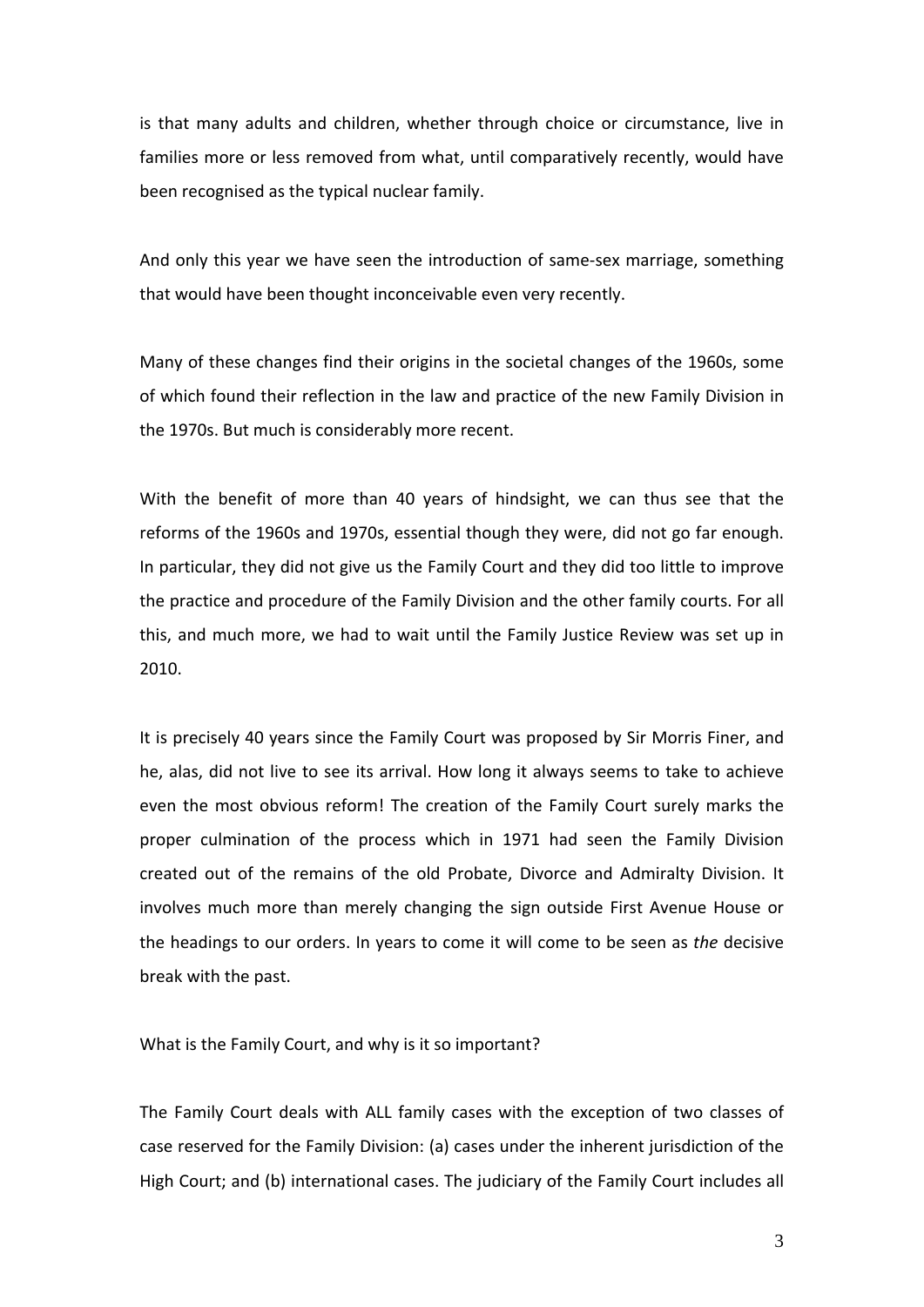levels of judge: High Court Judges, Circuit Judges and Recorders, District Judges and Magistrates. Wherever possible all the judges of the Family Court sit under the same roof. England and Wales continue to be divided into geographical areas judicially led and managed by the Designated Family Judge. Within that area, all the locations at which hearings take place are managed and operated as a single Family Court. There is, for the entire local Family Court, a 'single point of entry' for the issue of proceedings and a centralised and unified administration. There is a centralised 'gate‐keeping and allocation team', allocating cases at the outset for hearing before an appropriate judge at an appropriate place. There is centralised listing.

 What does this mean for the children and families we serve? It is the essential underpinning for the new system. Together with fundamental changes in practice and procedure, it will go a long way to eradicating the scourge of delay and giving us a modern, efficient, just and speedy family justice system.

 In large measure the new Family Court has, for most practical purposes, now been up and running for some time. In some places – not as many as I would wish, for financial resources are limited – work has been going on finding space in existing buildings to be adapted for additional courts. This is particularly important where the consequence is that Magistrates will for the first time be able to sit in the same building as their professional judicial colleagues – something which is very important if we are to make a reality of the Family Court.

 The most visible changes are in London. The Principal Registry of the Family Division at First Avenue House is now the Central Family Court, having merged with the old Inner London Family Proceedings Court, previously at Wells Street. The administrative functions of the PRFD have moved to the Royal Courts of Justice. There are two brand new courts in London: the West London Family Court at Hatton Cross which opened earlier this month; and the East London Family Court, which has opened in temporary premises pending its move to its permanent home in Docklands later this year.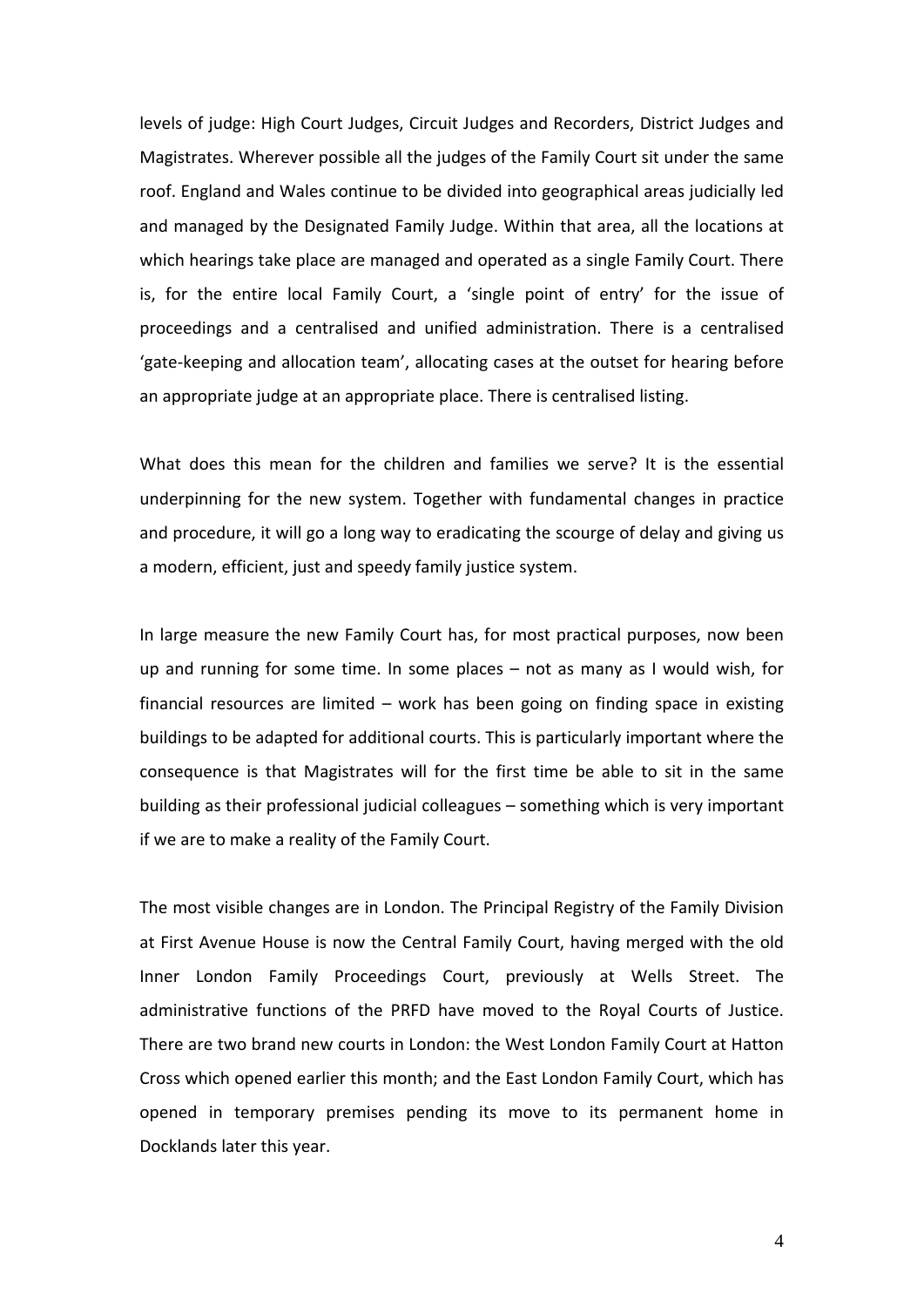#### So much for the Family Court. What of the Public Law Outline?

 The first of the recent campaigns to modernise the family justice system was fought in the 1990s, leading to an immensely successful streamlining of the ancillary relief system. Attempts to reform public law care cases followed not long after. Coleridge J played a key role in that. After his arrival on the Bench, and hitherto largely immunised from the realities of public law child care cases, he was astonished to discover a system in which coherent control was largely lacking; a system which, in the High Court, relied upon the urgent applications judge to master overnight the numerous lever arch files in sometimes 2, 3, 4 or even more care cases so that the judge, who had probably never seen the case before, could add his directions to those given by an almost unbelievable number of judges who had previously had the case. Others who, like Sir Paul, had come to this chaos from similarly sheltered backgrounds were also astonished. But he did something about it. He wrote to the President, Dame Elizabeth Butler‐Sloss. The result was the setting up of the Lord Chancellor's Advisory Committee on Judicial Case Management in Public Law Children Act Cases. It was my great privilege and pleasure to serve with Paul as the Joint Chairmen of that committee. A young Mr Ernest Ryder QC toiled away in the boiler‐room as we stood on the bridge. The product of our labours was the Protocol for Judicial Case Management in Public Law Children Act Cases, issued in June 2003, the ancestor of the Public Law Outline. If it was Ernest whose herculean labours were primarily responsible for the Protocol itself – he was, as the final report of the Committee acknowledged, the "drafter‐in‐chief" – Paul's hand was clear to see in the report. And what was his solution?

 "Key elements" to the achievement of the "paramount objective" of improving the outcomes from children by reducing unnecessary delay, were identified as – wait for it – judicial continuity and case management, improved listing arrangements, time‐ tabling to final hearing, rigorous control of the use of experts and control of the content and quantity of court documentation. I think we can say we got it right! But we had only limited success. There was only so much the judges could do without legislative changes. That is why the two key recent statutory reforms are so

5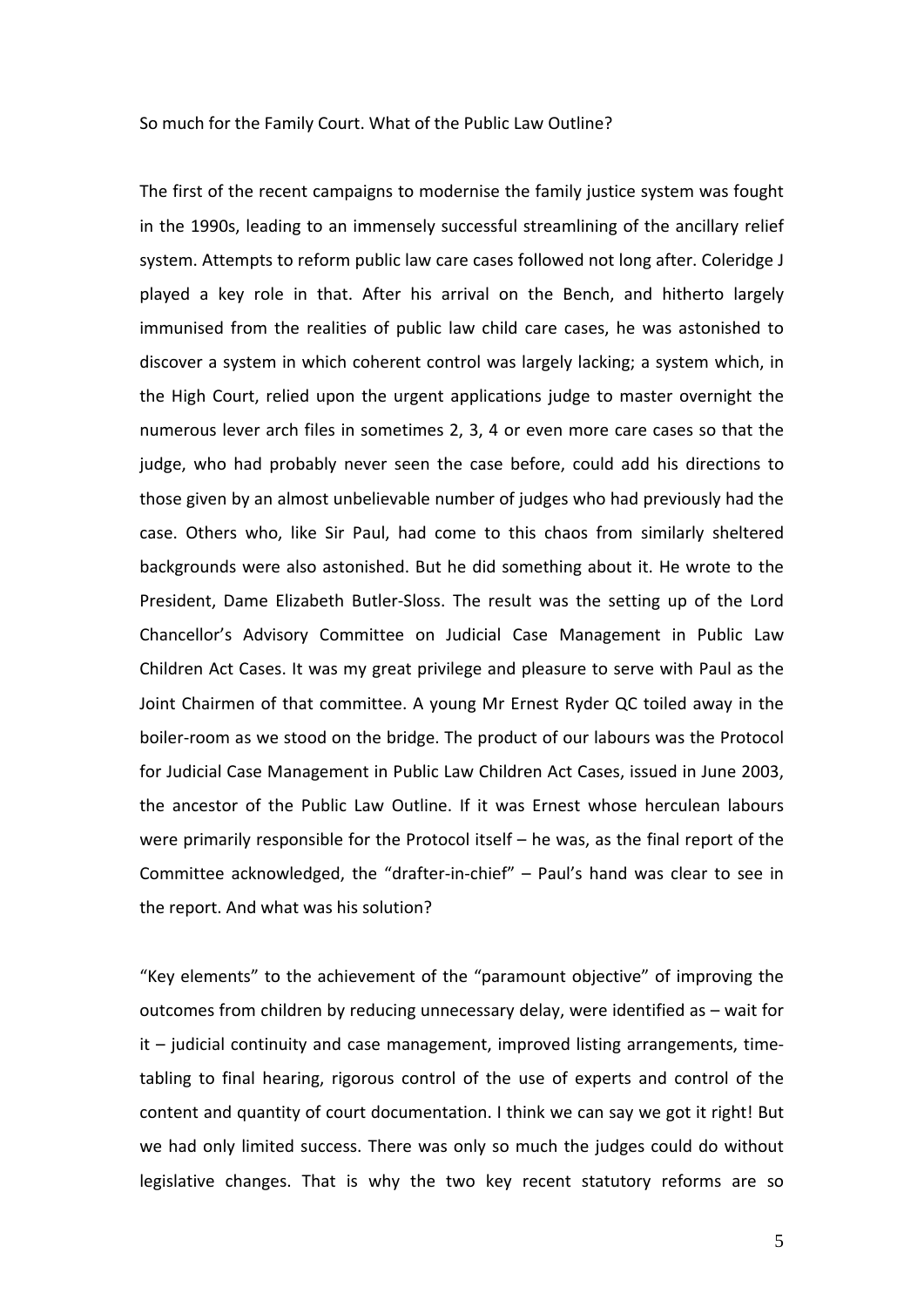important: the eradication of unnecessary expert reports and the imposition, subject to a narrowly defined exception, of a statutory maximum of 26 weeks for the hearing of any care case.

 But even more was needed. Judicial continuity and robust judicial case‐management in individual cases is vital, but not enough. There has to be judicial monitoring and management of the entire family justice case‐load. The role of the judges is vital, especially for those – the Designated Family Judges, the Family Division Liaison Judges and the President – who have key leadership and management roles to play.

 But the reforms which we all in our hearts knew were essential could be achieved only if *all* the professionals in the family justice system played their part. And everyone has risen to the challenge. The result of everyone's dedication and hard work has been a continuing reduction in the time that care cases are taking. Large numbers of the older cases have now been resolved. The backlog is reducing both in size and in age. This is a remarkable achievement in which we can all – every one of us in the family justice system – take pride.

 I recently finished my self‐imposed task of visiting every care centre. Those visits have brought home to me just how enthusiastically and with such determination and commitment everybody in the family justice system has embraced the process of reform – and I mean everybody: local authorities and their social workers, CAFCASS and its officers, court staff, judges (in whom, of course, I include the magistrates), justices' clerks and the legal professions.

 Can I take a moment to mention the Designated Family Judges. They are a remarkable body of dedicated men and women to whom we should all be grateful. They are the crucial hinge on which the entire family justice system turns. Their local leadership, drive and initiative are vital if the system is to work as it must. They have proved tireless in driving the process of reform forward throughout the areas for which they are responsible. They deserve our gratitude for their cheerful willingness to undertake a task that is both thankless and onerous.

6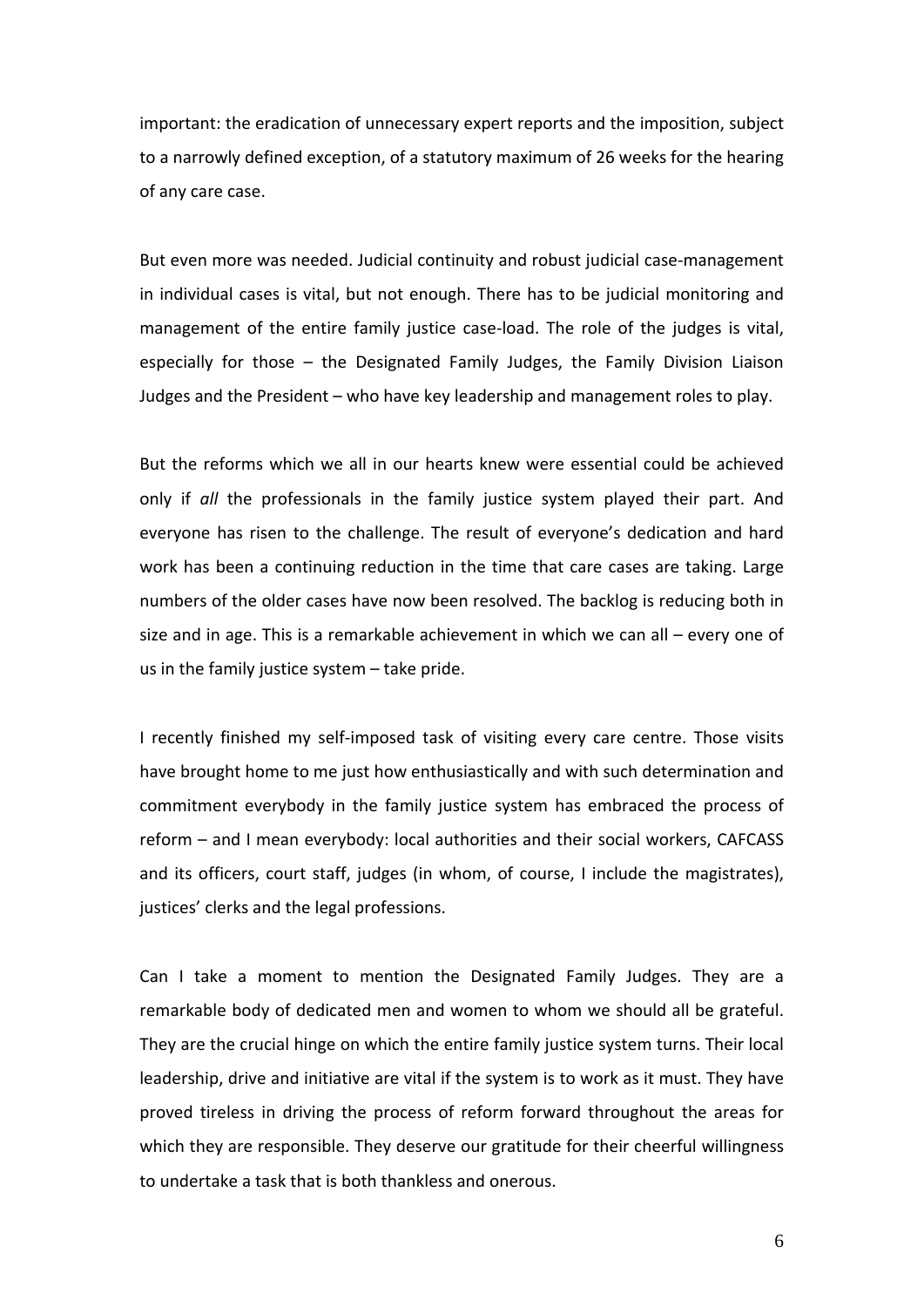In my second year as President I look back on a year when, between us, we have managed to achieve more than most of us had dared to hope. I look forward to a year of what I am sure will be continuing challenges as we move forward on a continuing process of creating a transformed family justice system which in due course we will all be able to look to with pride.

 Last year the focus was very much on public law – the revised PLO – and setting up the Family Court. This year we must continue all that good work. But the immediate focus now must be on the necessary changes and reforms in relation to private law. The task here is, if anything, even greater and more challenging than all the changes associated with the revised PLO. The new Child Arrangements Programme, for which we owe so much to Cobb J, requires fundamental changes in our whole approach to private law cases. A system based on the assumption that parties are represented must be radically re‐designed to reflect the reality that parties will no longer be represented in a new world where there is so little legal aid. And the concept of the court's continuing monitoring and review function following the substantive hearing – the legacy of ideas rooted in old wardship practice – will in large measure become a thing of the past. That there can be no room for complacency about our current practices is evident. There is a massive task ahead of us.

 In private law we must embrace as enthusiastically as in public law the techniques which we know work: judicial continuity, judicial case management, robust timetabling, and rigorous control of the unnecessary use of experts and proliferation of paper. But there is more to be done. We must encourage and make an effective reality of methods of non‐court dispute resolution, mediation in particular. Much time has been lost. There is much to do.

 In the courtroom we must adapt our processes to the new world of those who, not through choice, have to act as litigants in person. We need to think anew about the appropriate roles in the court room of McKenzie friends and other lay advisers. We will need to make our judicial processes more inquisitorial. Do not misunderstand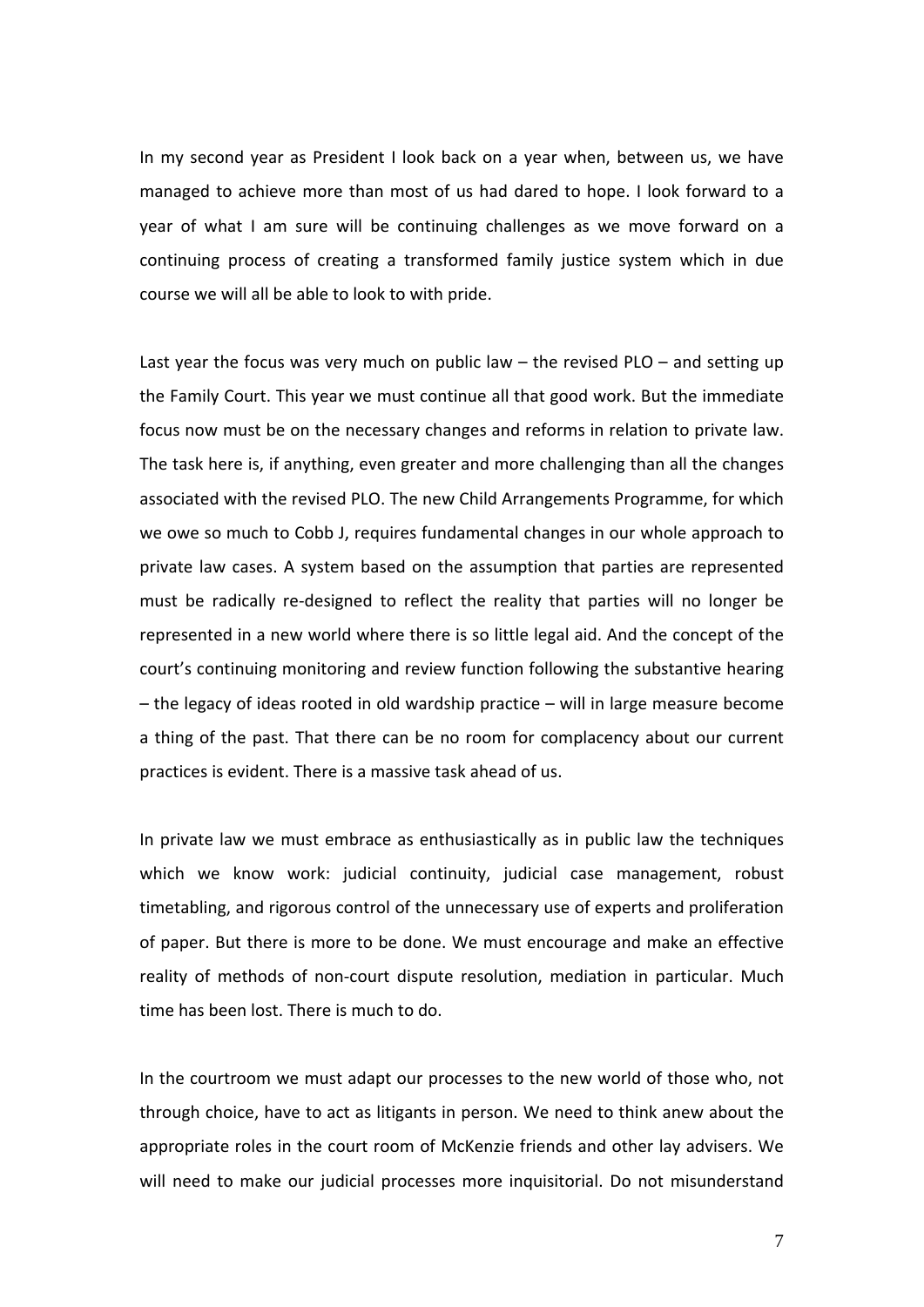me: I am not advocating adoption of the continental inquisitorial system. Our system, and for good reason, is essentially adversarial, even in the Family Court. But it is a system very different from the adversarial system of yore. Then the judge functioned as little more than an umpire, adjudicating on whatever claim the litigant chose to bring, the only limitations being the need for some recognised cause of action and the requirement that the evidence had to be both relevant and admissible. Those days have long since gone. Modern case management imposes on the judge the responsibility of deciding what issues will be argued and what evidence will be permitted. The process before the judge may still be adversarial, but it is a dispute fought in accordance with an agenda set by the judge, not the parties. But that, of course, assumes that the parties are represented. Where they are not, then the judge must take a more active role. The hearing is more likely to produce the right and just result if the judge adopts a more inquisitorial approach.

That is where matters stand for the moment.

 There are many whose contribution to this revolution needs to be recognised and marked. Pride of place must go to David Norgrove, the mastermind of the Family Justice Review. Only those who have worked closely with him will know just how inspired and inspirational his work has been – and continues to be. His achievement has been colossal. It is little over four years ago that the Family Justice Review was set up. In that short time it has reported, it has seen its recommendations accepted first by Government and then by Parliament and then implemented under the collaborative leadership of the judiciary and the Family Justice Board, also chaired by David. Has any comparable body of reform ever been introduced so quickly, so smoothly and so effectively?

 Inspired choices were made by my predecessors in identifying the judges best suited to bring this process to such a successful conclusion. Sir Andrew McFarlane and Sir Ernest Ryder are both immensely gifted but their greatest skills lie in rather different directions. Sir Mark Potter P had the insight to recognise that Andrew was the ideal judge to take part in the Family Justice Review. Sir Nicholas Wall P had equal insight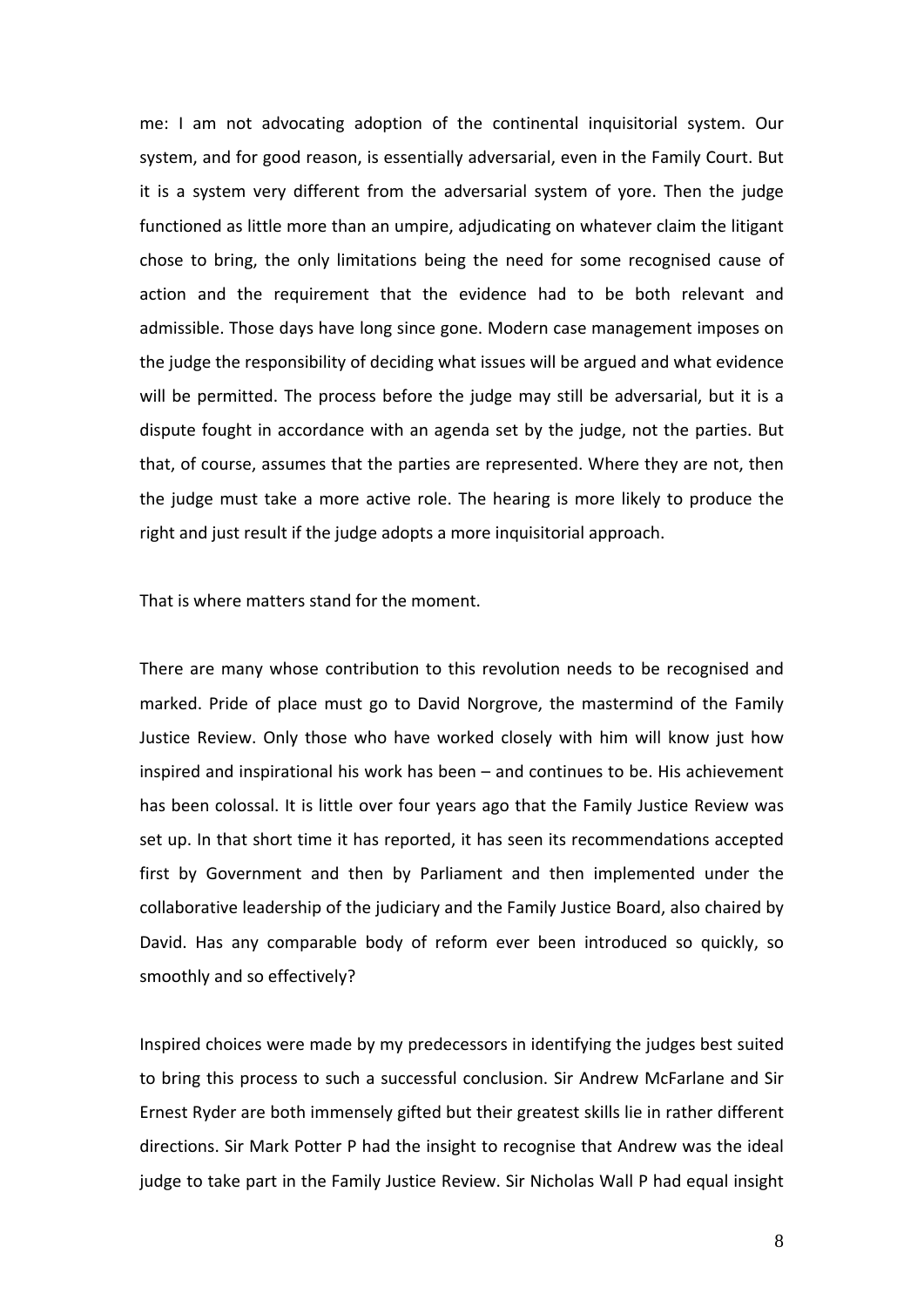in recognising that Ernest was the ideal judge to be appointed Judge in Charge of Modernisation. It is gratifying that each has since been elevated to the Court of Appeal which has played – and will continue to play – a vital role in ensuring that the process of reform is kept on its proper track.

### What of the future?

 A vital aspect of this transformation in the family justice system has to be reform of our still creaking rules about access to and reporting of family cases. Nothing short of radical reform will enable us to rid ourselves of the relentlessly repeated and inevitably damaging charge that we operate a system of private – some say secret – justice. The task is massive: the complexity of the law is quite astonishing and the differences of view as to what should be done run deep and in some aspects seem almost unbridgeable. The history of attempts at reform is unpromising. But something must be done. It would be scandalous if in 5 years time we were still trying to muddle along as we do at present. We have made a start. More judgments are being published by the judges and reported in the media then ever before. But that is only a first step. We must continue the process, even if only incrementally. I expect to be able to bring forward very shortly proposals for discussion as to what the next steps might be.

 So much for the institutions; what of the substantive law? I should be very surprised if our law of ancillary relief does not undergo more or less radical reform over the coming years. The process has already started, prompted by important re‐direction of the law by the Supreme Court and the recent report of the Law Commission. Those of the Law Commission's recommendations which do not require legislation surely require early implementation. We need to reconsider practice and procedure so as to facilitate the use of out‐of‐court methods of resolving financial disputes, whether by mediation, arbitration or other appropriate techniques, at the same time further reforming the court processes in such cases to bring to bear all the techniques of judicial continuity and case management which have been so successful in children cases. Our aim, as with every aspect of the family justice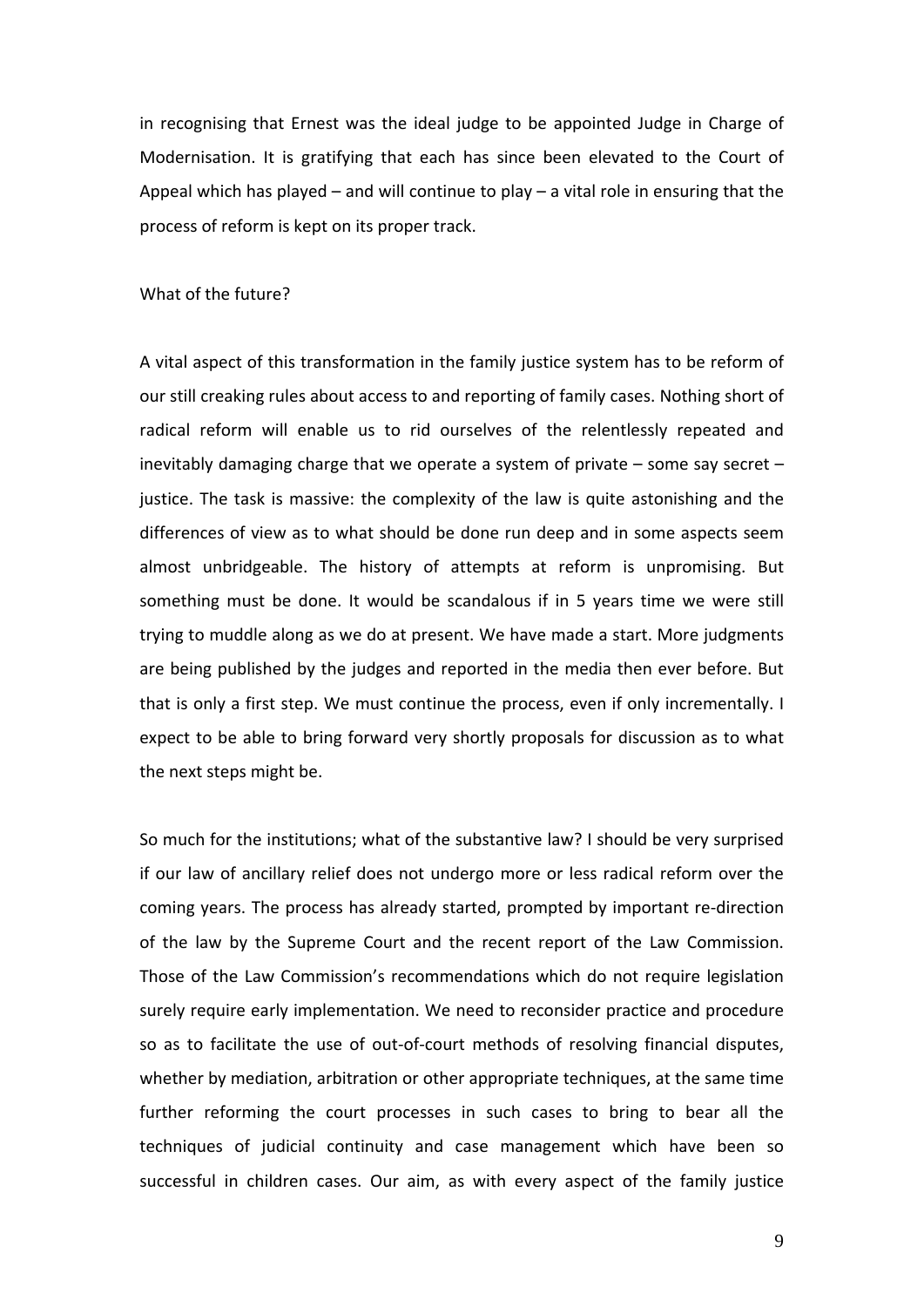system, must be to simplify and streamline the process so as to make it more user friendly for litigants in person and cheaper for all.

 This takes me on to the long‐running problem of cohabitant's rights. If a marriage is terminated by divorce the court has power to redistribute the matrimonial assets between the spouses. There is no such relief for cohabitants when their relationship breaks down, however long the relationship has lasted. This is an injustice which has been recognised as long as I have been in the law. Reform is desperately needed. The Law Commission has recommended reform. Thus far Governments have failed to act. Reform is inevitable. It is inconceivable that society will not right this injustice in due course. How many more women are to be condemned to injustice in the meantime?

 Finally, divorce. Has the time not come to legislate to remove all concepts of fault as a basis for divorce and to leave irretrievable breakdown as the sole ground? Has the time not come to uncouple the process of divorce from the process of adjudicating claims for financial relief following divorce, just as we have finally uncoupled the process of divorce from the process of adjudicating disputes about the children following divorce? Indeed, may the time not come when we should at least consider whether the process of divorce still needs to be subject to judicial supervision?

 In 2003 the Oxford University Press published a most remarkable book, Dr Stephen  Cretney's magisterial *Family Law in the Twentieth Century: A History.* By the end of his book, one was left with a very powerful impression that, even when looking back into the comparatively recent past, so much of what Cretney was chronicling had surprisingly little in common with the contemporary family justice system and the activities of the judges. In 2003 the traditional family law – the law of the traditional family – so vividly described by Cretney was already slipping away. A new era was dawning. The day has now come.

 I began my pupillage, as it happens, on the day the Family Division came into existence on 1 October 1971. In those days the wall above the bench in the